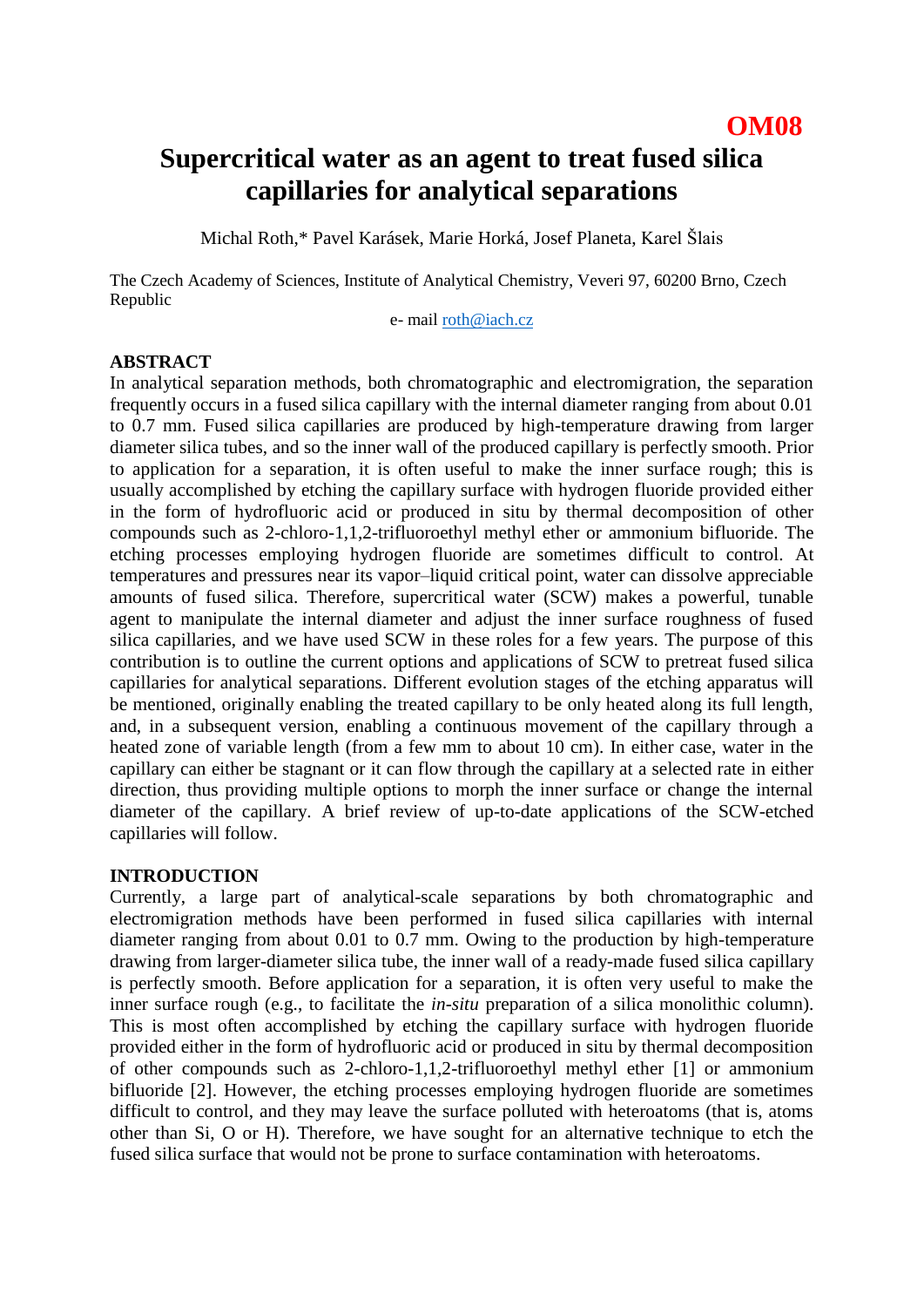#### **MOTIVATION FROM GEOCHEMISTRY**

Near- and supercritical water (SCW) has been known to dissolve appreciable amounts of quartz [3,4] and fused (amorphous) silica [5,6], and several approaches have been described to model the aqueous solubilities of quartz [7–9] and fused silica [10,11]. At a temperature and pressure somewhat above the respective critical properties of water, the aqueous solubility of amorphous silica may reach several grams per 1 kg of water, certainly an interesting value from the viewpoint of using SCW to treat or etch fused silica surfaces.

## **VARIANTS OF ETCHING APPARATUS**

The original design of the etching apparatus was constructed for static or dynamic in-cell treatment of glass tubes or glass chips [12]. To treat fused silica capillaries, the extraction cell has been complemented with a massive thermostated bloc to heat a capillary of any length (> 25 cm) to a uniform temperature along the whole effective length of the capillary [13]. This arrangement will be referred to as whole-length etching, and the schematic diagram of the apparatus is shown in Fig. 1.



**Figure 1.** Schematic diagram of the apparatus for whole-length etching of fused silica capillaries with SCW. (1) water reservoir, (2) modifier/organic reservoir (if needed), (3) helium tank, (4) high pressure pumps, (5) pressure sensor, (6) preheater coil, (7) extraction cell housing, (8) fused-silica capillary, (9) in-cell etching output (if needed), (10) liquid cooling system, (11) fused-silica restrictor, (12) sample/waste collection vial, (13) PC control units and pressure indication, (V1) main control valve, (V2) output control valve, (V3) discharge valve (dynamic mode), (V4) PC-controlled quick valve (semi-dynamic mode). Reprinted with permission from [13]. Copyright (2013) American Chemical Society.

Initial experiments involved filling the capillary with water and bringing the stagnant water to supercritical conditions (a static mode of etching). A single-step operation of this kind did not produce any significant effect on the inner surface, possibly because of rapid saturation of the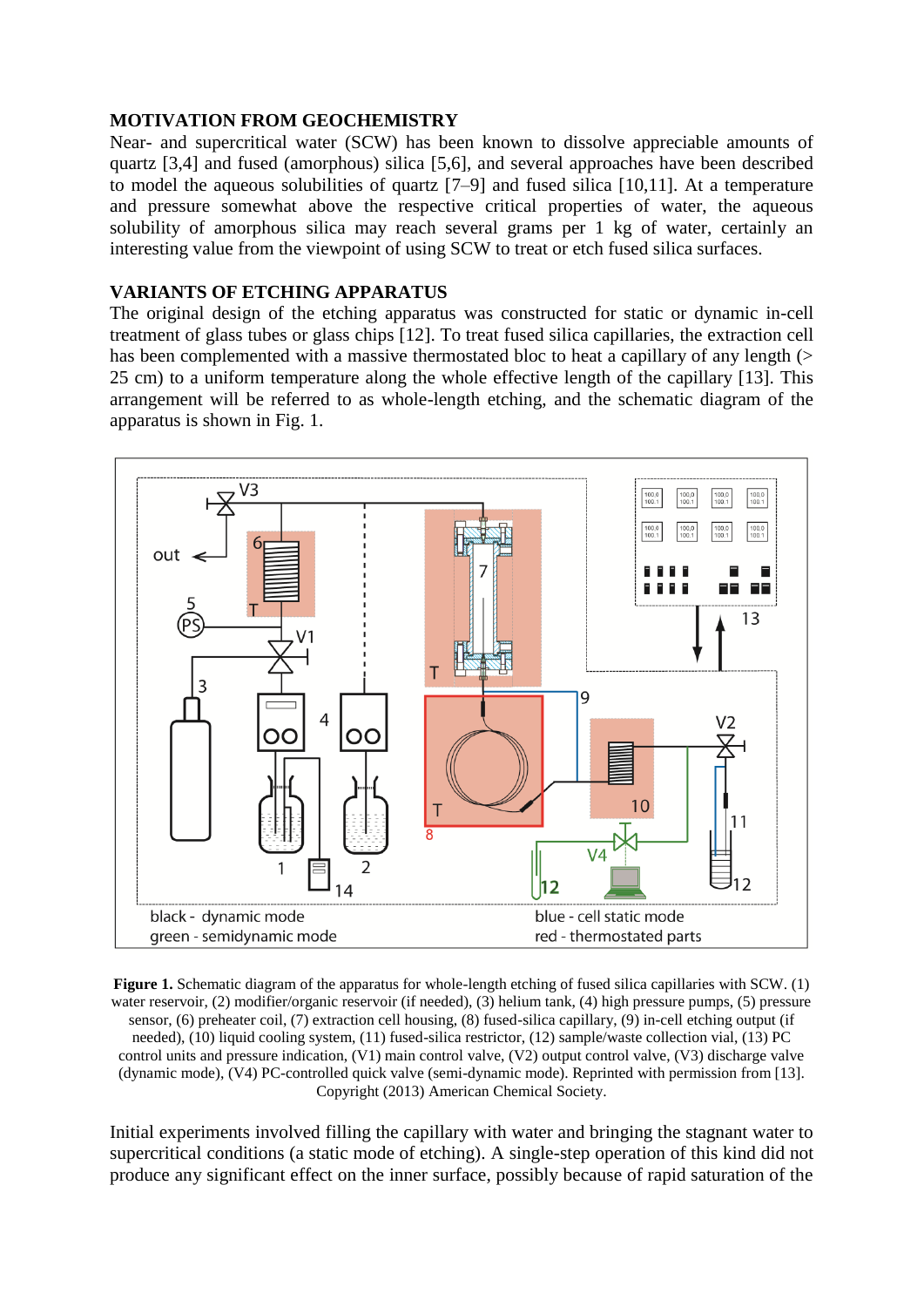small amount of water in the capillary with the dissolved silica. A repeated filling-and-heating operation with flash replacements of water in the capillary (semi-dynamic mode), however, resulted in uniform etching along a part of the capillary, producing a crest-and-gorge-like inner surface suitable for synthesis of silica-based monolithic columns. A dynamic arrangement of etching, that is, a continuous flow of water through fused silica capillary heated to a temperature above the critical of water, produced significant changes in the internal diameter of the capillary. The diameter changes generally involved both an increase and a decrease with respect to the original diameter, with the decreased diameter always resulting from deposition of silica on the capillary wall from the upstream-generated aqueous solution. The dynamic mode of etching turned out to be useful in producing tapered capillaries with a continuous change in the internal diameter along the capillary length.



**Figure 2.** Schematic diagram of the apparatus for local etching of fused silica capillaries with SCW. (1) water reservoir, (2) oxymeter, (3) degasser, (4) pump, (5) pressure sensor, (6) fused silica capillary, (7) programmable moving device, (8) heater, (9) flowrate sensor, (10) restrictor, (11) PC control unit. Reprinted with permission from [14]. Copyright (2017) Wiley-VCH.

It follows from the above description that whole-length etching was not very flexible as regards the diversity of the effects produced. To overcome this limitation, a new arrangement of the etching apparatus has been designed and constructed, with the schematic diagram shown in Fig. 2 [14]. The principal feature of the new arrangement involves heating of just a short section of the treated capillary (adjustable from 2 to 10 mm). This arrangement will be referred to as local etching. The treated capillary can move through the heated zone at a selected speed controlled by a programmable drive, and water can flow through the capillary at an adjustable flow rate in the same or the opposite direction to the capillary movement. These features of the new apparatus combine to provide a large variety of attainable surface structures in the treated capillaries. An essential point to note is that, at any moment, only a short segment of the capillary is exposed to SCW because the flowing water cools down rapidly after leaving the heated zone.

During the manufacturing process, the outer surface of fused silica capillary is coated with a thin layer of polyimide to provide a mechanical protection of the capillary. In our experience, the outer polyimide coating does not present any problems during treatment of the inner surface with SCW as the polyimide coating is thermally stable enough to withstand the operating temperatures at least up to 420 °C. The coating neither degrades nor becomes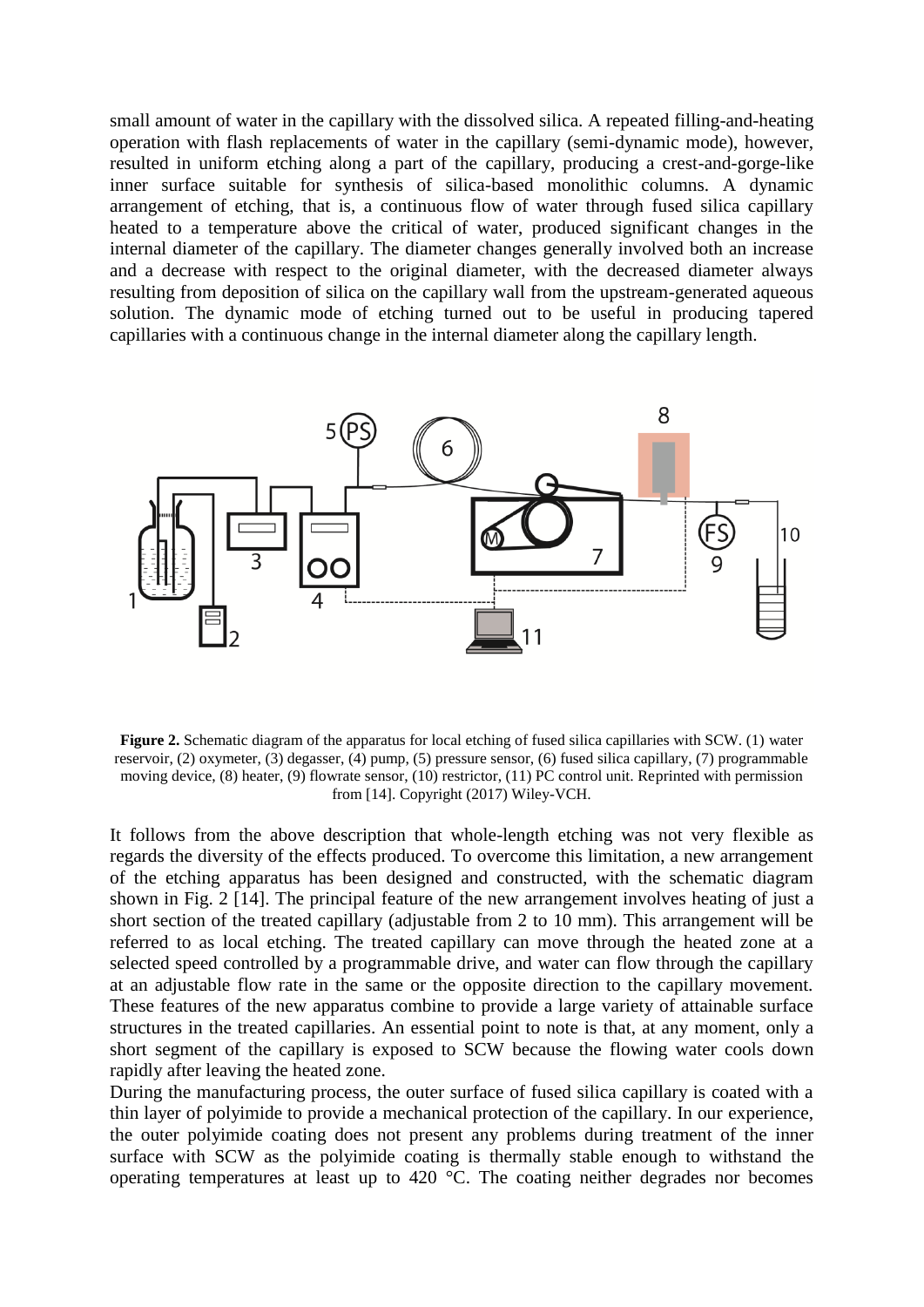detached from the silica surface. Further, although the SCW-etched capillaries are less flexible as compared with the original fused silica tubing, they can still be handled comfortably without risk of breaking.

#### **CURRENTLY ACCESSIBLE CAPILLARY MORPHOLOGIES**

Whole-length etching apparatus (Fig. 1) has been used to produce two different morphologies of the capillary. First, repeated static etching (several tens of repetitions) produced a uniform, crest-and-gorge-like inner surface while preserving an essentially constant internal diameter, at least in a part of the capillary.

Such capillaries can potentially be useful for *in-situ* preparation of monolithic silica columns. Second, dynamic etching with a continuous flow of water can be used to produce tapered capillaries, that is, capillaries with a continuous change of the internal diameter along the capillary.



**Figure 3.** SEM micrographs of capillary inner surfaces obtained by local etching with SCW under various operating conditions. Magnification  $25,000\times$  throughout. In frames (d) and (e) water flew in the opposite direction to the capillary movement, in the other frames the directions of flow and movement were the same. (a) Capillary ID = 50 µm, temperature  $T = 380$  °C, pressure  $P = 40$  MPa, water flow rate  $F = 10.8$  mg/min, capillary movement velocity  $v = 7.1$  mm/min; (b) ID = 50  $\mu$ m, *T* = 340 °C, *P* = 20 MPa, *F* = 5.0 mg/min,  $v = 7.1$  mm/min; (c) ID = 50 µm, *T* = 360 °C, *P* = 20 MPa, *F* = 5.0 mg/min, *v* = 1.7 mm/min; (d) ID = 50 µm, *T* = 360 °C, *P* = 20.5 MPa,  $F = 5.0$  mg/min,  $v = 7.9$  mm/min; (e) ID = 50 um,  $T = 360$  °C,  $P = 20.5$  MPa,  $F = 5.0$  mg/min,  $v =$ 19.6 mm/min; (f) ID = 100  $\mu$ m, *T* = 340 °C, *P* = 50 MPa, *F* = 19.2 mg/min, *v* = 3.5 mm/min; (g) ID = 100  $\mu$ m, *T*  $= 460 \degree C$ ,  $P = 30 \text{ MPa}$ ,  $F = 19.6 \text{ mg/min}$ ,  $v = 1.7 \text{ mm/min}$ ; (h) ID = 100  $\mu$ m,  $T = 320 \degree C$ ,  $P = 40 \text{ MPa}$ ,  $F = 100 \text{ mg}$ 75 mg/min, *v* = 1.7 mm/min.

Unlike the whole-length etching, the local etching (Fig. 2) has been able to produce a wide portfolio of capillary morphologies as regards both the inner surface quality and the internal diameter. Figure 3 shows some examples of the inner surfaces obtained by the local etching under various operating conditions. Moreover, in principle, the local etching makes it possible to produce single-piece capillaries featuring several consecutive segments of different morphologies. To date, the basic types of capillaries that have been produced by local etching include a constant-diameter capillary with uniform surface roughness [15], a constantdiameter capillary with surface roughness gradient [16], and a capillary with two sections differing in the internal diameter and in the inner surface roughness (two-ID capillary) [14].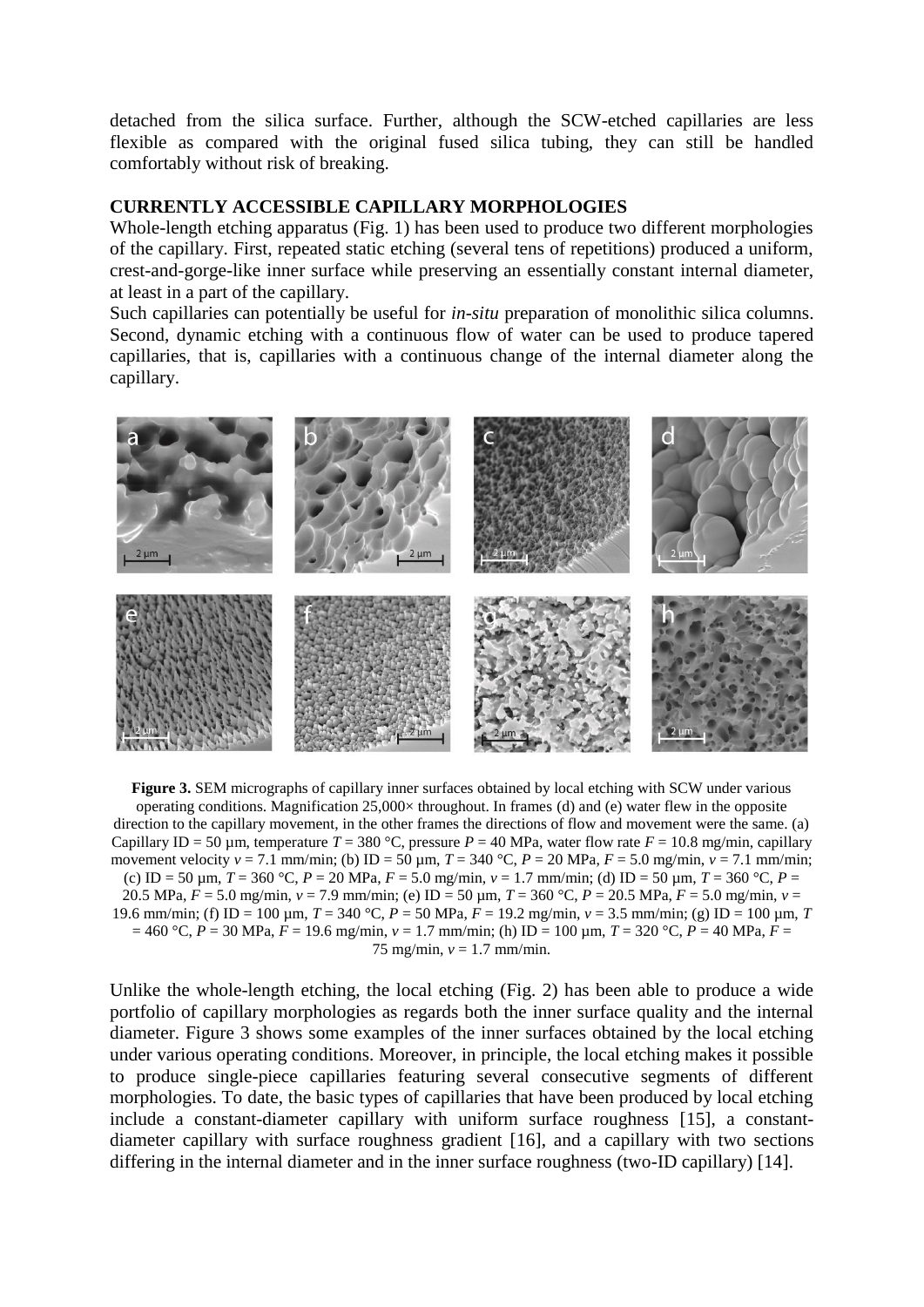Figure 4 presents a summary of the currently accessible morphologies of SCW-treated capillaries, with the tapered capillaries being produced by the whole-length etching and the remaining morphologies by the local etching.



**Figure 4.** Currently accessible morphologies of SCW-treated capillaries

# **APPLICATIONS OF SCW-TREATED CAPILLARIES**

Up to now, the SCW-etched capillaries have been applied in electromigration separations either by capillary isoelectric focusing (CIEF) or by capillary electrophoresis (CE). Overall, the tapered capillaries produced by whole-length etching [13] have so far been applied in CIEF [17–19] whereas the capillaries treated by local etching [14] have been used in CE [14– 16,20,21]. Following earlier theoretical predictions, resolution of a model mixture of isoelectric point markers and proteins by isoelectric focusing in a tapered capillary with electroosmotic displacement was found to be superior to that in a conventional cylindrical capillary [17] under comparable applied voltage and analysis time. Later on, isoelectric focusing in tapered capillaries has been employed to separate important microorganisms including probiotic, lactic acid bacteria (*Lactobacillus* sp.) [19] and phytopathogenic bacteria of the *Dickeya* genus [18]. With microorganisms, again, the application of tapered capillaries improved the species resolution over that attained in constant-diameter, cylindrical capillaries as shown in Fig. 5. Uniform diameter, constant surface roughness  $(\sim 2 \mu m)$  capillaries have been employed for rapid separation of methicillin-resistant *Staphylococcus aureus* (MRSA) bacteria from methicillin-susceptible *Staphylococcus aureus* (MSSA) [15,20]. This result may be of interest in clinical microbiologic screening as MRSA is a prevalent bacterial pathogen responsible for both hospital and community-associated infections. The surface roughness gradient capillaries have been shown [16] to provide a significant narrowing of analyte zones in CZE as compared with conventional smooth capillaries when tested with albumin and antifungal agent amphotericin B as analytes. Finally, the two-ID capillaries have been successfully used in separations of proteins [14] and microorganisms [21]. In the larger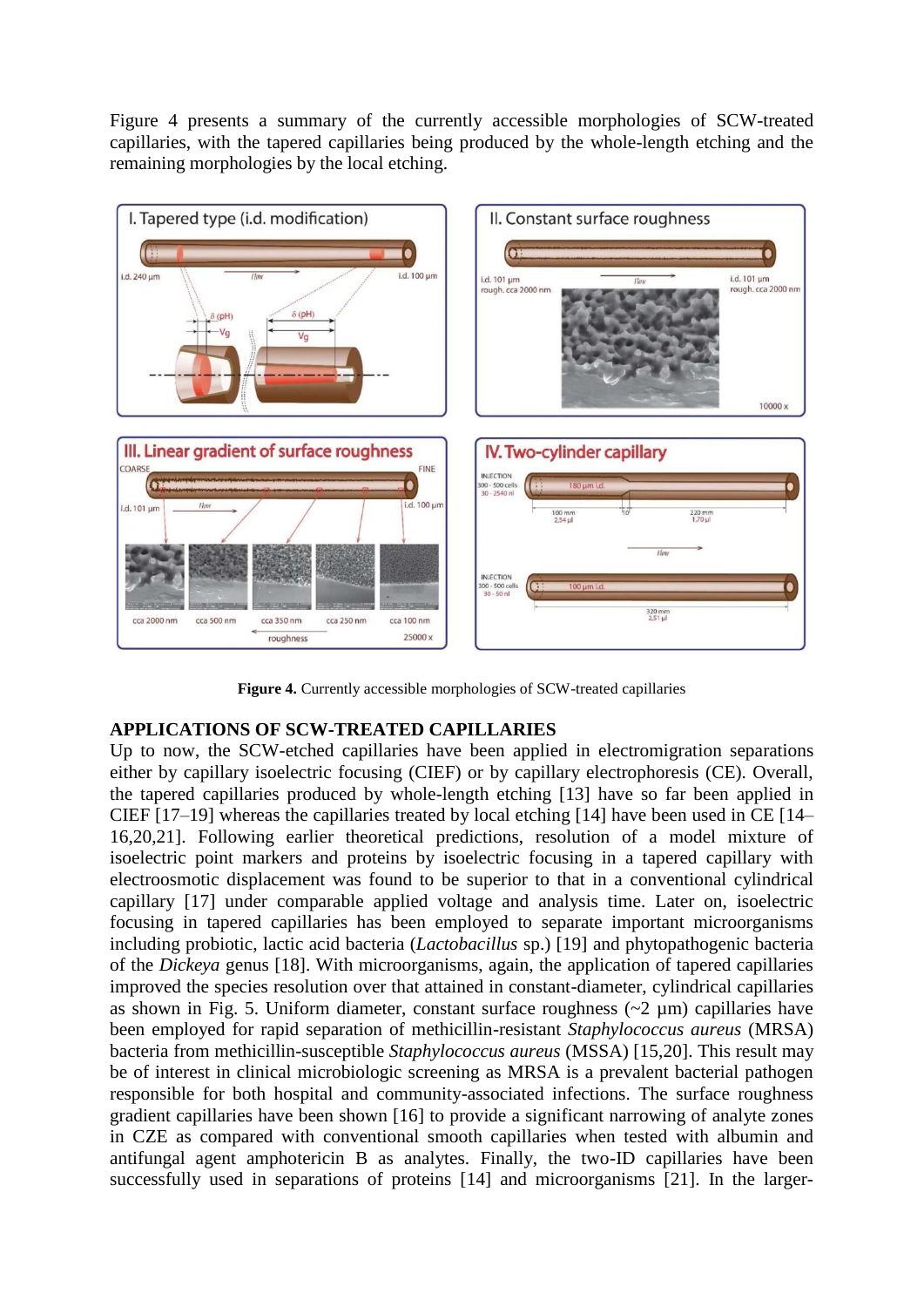diameter inlet section of the capillary, the analytes were online pre-concentrated using transient isotachophoretic stacking.



**Figure 5.** Resolution of two different samples (A and B) of several Dickeya bacterium species with similar isoelectric points by CIEF in 2.0–4.0 pH gradient employing uniform-diameter (left) and tapered (right) capillary. Reprinted with permission from [18]. Copyright (2013) American Chemical Society.

To-date applications of SCW-treated capillaries in electromigration methods have recently been reviewed [22].

#### **CONCLUSION**

Supercritical water can serve not only to roughen the inner surface but also to induce significant changes in the internal diameter of the capillary. In principle, the diameter changes can occur in both directions [13]: increase in the I.D. because of dissolution of fused silica from the capillary wall, and reduction in the I.D. because of downstream deposition of silica on the capillary wall from the upstream-generated aqueous solution although the capillaries with the deposited layer have not been tested in separation applications. Isoelectric focusing in tapered capillaries provides improved separation efficiency over that in uniform-diameter capillaries.

An important virtue of SCW as an etching agent is that, unlike other agents used for the purpose, pure water cannot introduce undesirable residual heteroatoms to the treated surface. Besides, owing to significant effects of operating temperature and pressure on the density and solvent power of near-critical water, it is also possible to tune the etching effects of SCW by careful adjustments of the operating conditions. Further, in the latter variant of the apparatus described above, the effects of etching can be localized fairly precisely. This feature makes it possible to combine several segments with different effects of etching within a single capillary. On the contrary, it should be admitted that, with decreasing internal diameter of the treated capillary, it becomes more difficult to control the water flow rate through the capillary. To date, the SCW-treated fused silica capillaries have only been applied in electromigration separations. However, the surface-roughened capillaries can also be useful in capillary chromatography, notably in the synthesis of silica-based or hybrid organic–silica monolithic columns. Compared with the smooth surface, the roughened surface provides larger surface area and the ensuing possibility to form more monolith-to-wall chemical bonds. Besides, the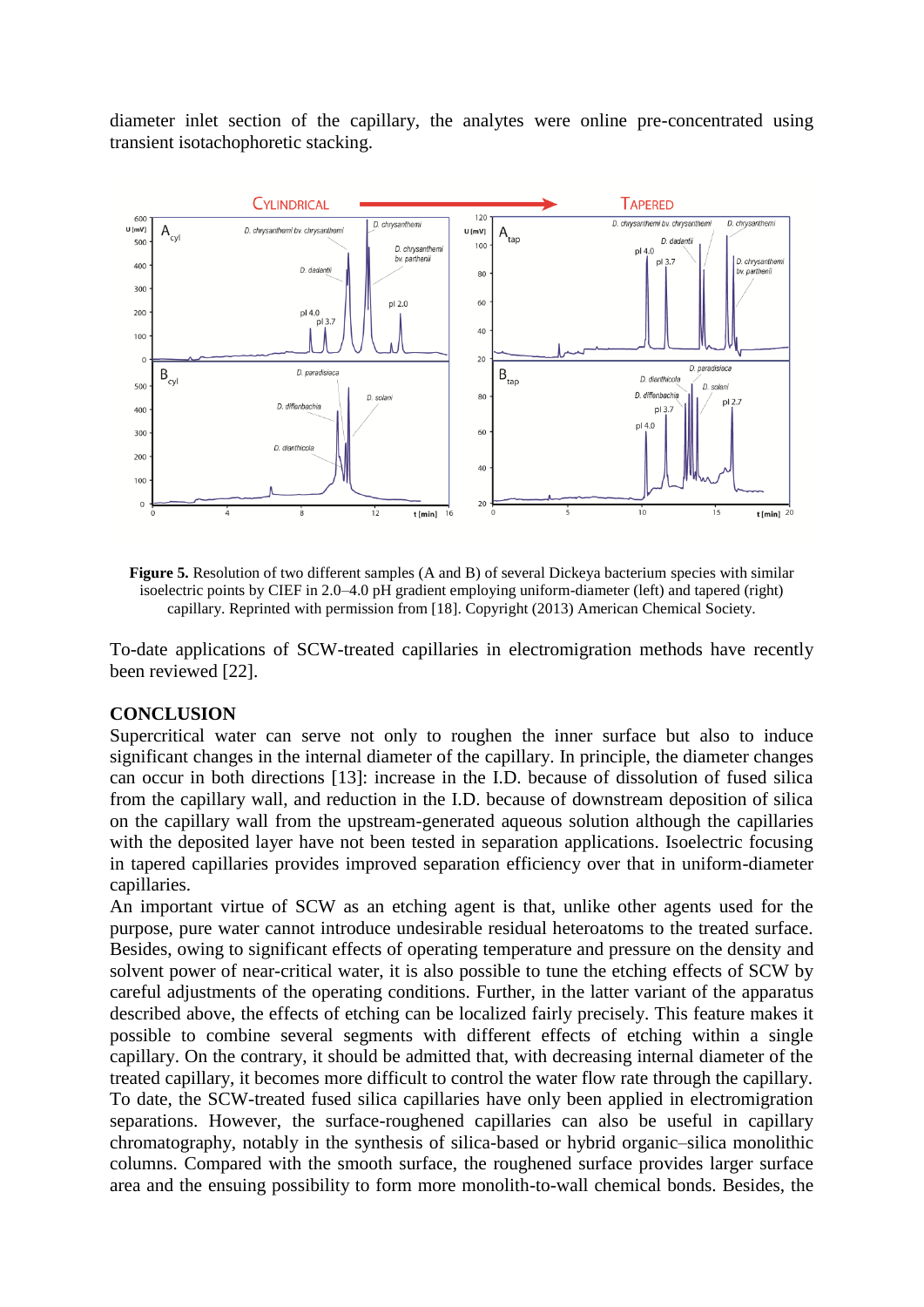roughened surface also helps to stabilize the monolithic core against movement in the axial direction, making the column more robust with respect to high pressure and/or pressure surges. Further, the treatment with SCW can also be expected to help in curbing the danger of bypass channel formation when preparing silica-based monolithic columns in larger-bore capillaries  $(> 100 \mu m \text{ I.D.})$ .

In our view, the only shortcomings of SCW as an etching agent are the initial investment into high-pressure equipment and, unfortunately, a limited compatibility of SCW with most analytical chemistry laboratories as the lab personnel have not been trained to work with highcompressibility, high-temperature, and high-pressure media. Therefore, it should be stressed that safety measures against an accidental release of hot steam have to be strictly observed at all times. However, because of versatility and tunable etching power of SCW, the applications of SCW to treat silica surfaces for analytical separations are certainly worth exploring.

# **ACKNOWLEDGEMENTS**

This contribution has been supported by the Czech Science Foundation (Project No. 16- 03749S), by the Ministry of Health of the Czech Republic (Project No. 16-29916A), by the Ministry of Interior of the Czech Republic (Project No. VI20172020069), and by The Czech Academy of Sciences (Institutional Research Plan RVO:68081715).

## **REFERENCES**

- [1] NOVOTNY M., TESARIK K., Surface treatment of glass capillaries for gaschromatography, Chromatographia, Vol. 1, 1968, p. 332
- [2] PESEK J. J., MATYSKA M. T., Electrochromatography in chemically modified etched fused-silica capillaries, J. Chromatogr. A, Vol. 736, 1996, p. 255
- [3] KENNEDY G. C., A portion of the system silica–water, Econ. Geol., Vol. 45, 1950, p. 629
- [4] ANDERSON G. M., BURNHAM C. W., The solubility of quartz in supercritical water, Amer. J. Sci., Vol. 263, 1965, p. 494
- [5] FOURNIER R. O., ROWE J. J., The solubility of amorphous silica in water at high temperatures and high pressures, Amer. Mineral., Vol. 62, 1977, p. 1052
- [6] FOURNIER R. O., MARSHALL W. L., Calculation of amorphous silica solubilities at 25–300°C and apparent cation hydration numbers in aqueous salt solutions using the concept of effective density of water, Geochim. Cosmochim. Acta, Vol. 47, 1983, p. 587
- [7] WALTHER J. V., HELGESON H. C., Calculation of the thermodynamic properties of aqueous silica and the solubility of quartz and its polymorphs at high pressures and temperatures, Amer. J. Sci., Vol. 277, 1977, p. 1315
- [8] GERYA T. V., MARESCH W. V., BURCHARD M., ZAKHARTCHOUK V., DOLTSINIS N. L., FOCKENBERG T., Thermodynamic modeling of solubility and speciation of silica in  $H_2O-SiO_2$  fluid up to 1300°C and 20 kbar based on the chain reaction formalism, Eur. J. Mineral., Vol. 17, 2005, p. 269
- [9] HUNT J. D., MANNING C. E., A thermodynamic model for the system  $SiO_2-H_2O$  near the upper critical end point based on quartz solubility experiments at 500–1100 °C and 5–20 kbar, Geochim. Cosmochim. Acta, Vol. 86, 2012, p. 196
- [10] GUNNARSSON I., ARNORSSON S., Amorphous silica solubility and the thermodynamic properties of H<sub>4</sub>SiO<sub>4</sub> in the range of  $0^{\circ}$  to 350<sup>o</sup>C at P<sub>sat</sub>, Geochim. Cosmochim. Acta, Vol. 64, 2000, p. 2295
- [11] KARASEK P., STAVIKOVA L., PLANETA J., HOHNOVA B., ROTH M., Solubility of fused silica in sub- and supercritical water: Estimation from a thermodynamic model, J. Supercrit. Fluids, Vol. 83, 2013, p. 72